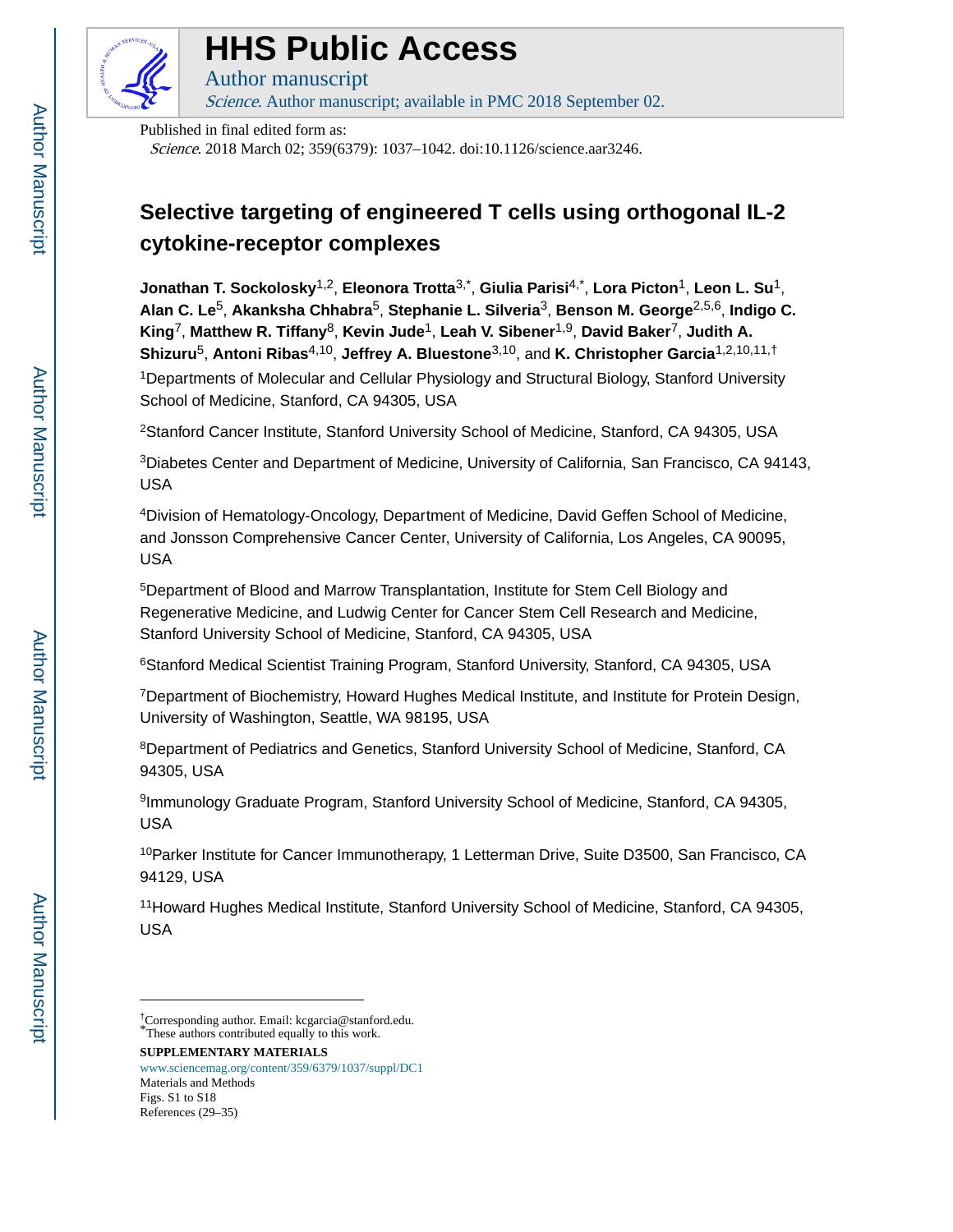## **Abstract**

Interleukin-2 (IL-2) is a cytokine required for effector T cell expansion, survival, and function, especially for engineered T cells in adoptive cell immunotherapy, but its pleiotropy leads to simultaneous stimulation and suppression of immune responses as well as systemic toxicity, limiting its therapeutic use. We engineered IL-2 cytokine-receptor orthogonal (ortho) pairs that interact with one another, transmitting native IL-2 signals, but do not interact with their natural cytokine and receptor counterparts. Introduction of *ortho*IL- $2R\beta$  into T cells enabled the selective cellular targeting of *ortho*IL-2 to engineered  $CD4^+$  and  $CD8^+$  T cells in vitro and in vivo, with limited off-target effects and negligible toxicity. OrthoIL-2 pairs were efficacious in a preclinical mouse cancer model of adoptive cell therapy and may therefore represent a synthetic approach to achieving selective potentiation of engineered cells.

> Adoptive transfer of tumor-reactive T cells has evolved into a clinically useful therapy capable of inducing antitumor immunity in patients (1, 2). However, the broad application of adoptive T cell transfer (ACT) therapies to treat cancer has several limitations, including the production of sufficient quantities of cells for infusion and the failure of transferred T cells to persist and remain functional in vivo. In the clinic, the concomitant administration of the T cell growth factor interleukin-2 (IL-2) improves the survival, function, and antitumor activity of transplanted T cells (3, 4). However, the use of IL-2 to potentiate ACT is complicated by the pleiotropic nature of IL-2, which induces both immune stimulatory and suppressive T cell responses as well as potentially severe toxicities (5). This is governed by the interaction between IL-2 and the IL-2 receptor (IL-2R), which consists of α, β, and  $\gamma$ subunits (6). IL-2Rβ and the common  $\gamma$ -chain (IL-2R $\gamma$ ) together form the signaling dimer and bind IL-2 with moderate affinity, whereas IL-2Rα (CD25) does not signal but increases the affinity of IL-2 for the binary  $(\beta \gamma)$  IL-2 receptor to sensitize T cells to low concentrations of IL-2.

> The activity of IL-2 as an adjuvant to ACT is dependent on the balance between activation of transplanted and endogenous T cell subsets bearing natural IL-2 receptors, as well as host responses that cause dose-limiting toxicities. Strategies to overcome these limitations could improve T cell immunotherapy (7, 8). Recognizing the need for new approaches that afford precise targeting of IL-2–dependent functions to a specific cell type of interest, we devised a strategy to redirect the specificity of IL-2 toward adoptively transferred T cells. This method, based on receptor-ligand orthogonalization, uses a mutant IL-2 cytokine and mutant IL-2 receptor that bind specifically to one another but not to their wild-type counterparts (Fig. 1A).

We focused on the murine IL-2/IL-2Rβ interaction to enable in vivo characterization in syngeneic mouse models. The IL-2Rβ chain was chosen as the mutant receptor because the β chain is required for signal transduction and can bind IL-2 independently. We devised a two-step approach to engineer orthogonal IL-2/IL-2Rβ pairs informed by the crystal structure of the IL-2 high-affinity receptor complex (6) (Fig. 1B). First, point mutations of the IL-2Rβ chain were identified from inspection of the interface between IL-2 and IL-2Rβ that abrogated binding to wild-type IL-2 (Fig. 1, C to E). The IL-2Rβ hot-spot residues His134 and Tyr135 make numerous contacts with IL-2 that contribute a majority of the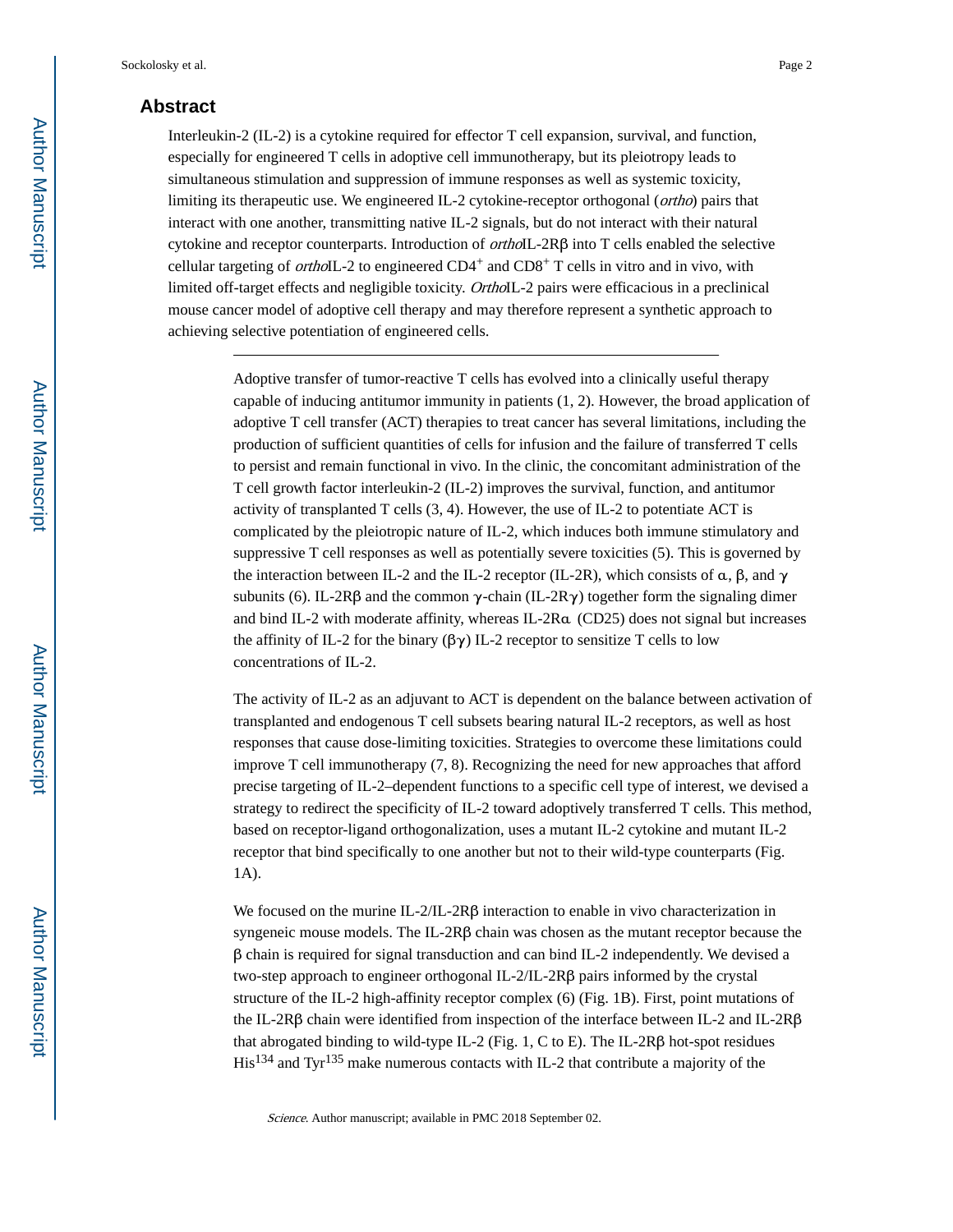binding free energy between IL-2 and IL-2Rβ (6) (Fig. 1E). A double mutant IL-2Rβ  $[His<sup>134</sup> \rightarrow Asp (H134D)$  and Tyr<sup>135</sup>  $\rightarrow$  Phe (Y135F)], referred to herein as *ortho*IL-2R $\beta$ , lacked detectable binding to IL-2 (Fig. 1D), even in the presence of CD25 (fig. S1) (7, 9).

Next, we used yeast display-based evolution to mutate, and thus remodel, the wild-type IL-2 interface region that was opposing (or facing the site of) the IL-2Rβ mutations in the crystal structure, in order to create a molecule that bound to orthoIL-2Rβ but not to wild-type IL-2Rβ. IL-2 residues in proximity to the orthoIL-2Rβ binding interface were randomly mutated and were chosen on the basis of a homology model of the mouse IL-2/IL-2Rβ complex (Fig. 1E) derived from the crystal structure of the human IL-2 receptor complex (6). A library of  $\sim 10^8$  unique IL-2 mutants was displayed on the surface of yeast (fig. S2) and subjected to multiple rounds of both positive (against orthoIL-2Rβ) and negative (against IL-2Rβ) selection (figs. S2 and S3). This collection of yeast-displayed IL-2 mutants bound the orthoIL-2Rβ, but not wild-type IL-2Rβ, and retained CD25 binding (Fig. 1D). Sequencing of yeast clones from the evolved IL-2 libraries revealed a consensus set of mutations at IL-2 positions in close structural proximity to the *orthoIL-2Rβ* mutations (fig. S4). Interestingly, a Gln<sup>30</sup>  $\rightarrow$  Asn (Q30N) mutation was highly conserved across three independent mutant IL-2 yeast libraries, whereas all other IL-2 positions used a restricted but not specific mutational signature. We found that IL-2 mutations Q30N, Met<sup>33</sup>  $\rightarrow$  Val (M33V), and Asp<sup>34</sup>  $\rightarrow$  Leu or Met (D34L/M) appear to form a small nonpolar pocket to compensate for the IL-2Rβ Y135F mutation, whereas  $\text{Gln}^{36} \rightarrow \text{Thr}$ , Ser, Lys, or Glu (Q36T/S/K/E) and Glu<sup>37</sup>  $\rightarrow$  Tyr or His (E37Y/H) mutations present a polar or charged surface to compensate for the IL-2Rβ H134D mutation (Fig. 1F).

Because of the affinity-enhancing effects of CD25 expression on the interaction of IL-2 with the binary  $(\beta \gamma)$  IL-2 receptor (10), IL-2 mutants with negligible binding to IL-2R $\beta$  alone may still form a functional signaling complex on cells that also express CD25 (8). Therefore, we used a yeast-based functional screen to further triage IL-2 mutants that bound specifically to the orthoIL-2Rβ and signaled selectively on T cells that express the orthoIL-2Rβ (Fig. 1G and fig. S5), and produced recombinant forms of select IL-2 mutants (orthoIL-2) for characterization (figs. S6 to S8).

We focused our efforts on two *ortho*IL-2 mutants, 1G12 and 3A10. OrthoIL-2 1G12 and 3A10 share the consensus Q30N, M33V, and D34L mutations but differ at positions  $\text{Glu}^{29}$ , Gln<sup>36</sup>, Glu<sup>37</sup>, and Arg<sup>41</sup> (Fig. 1I). *OrthoIL-2* 1G12 and 3A10 bound the *orthoIL-2RB* with an affinity comparable to that of the wild-type IL-2/IL-2Rβ interaction and displayed little to no detectable binding to wild-type IL-2Rβ (Fig. 1H and figs. S7 and S8) but differed in their ability to activate IL-2R $\beta$  signaling in CD25-positive wild-type and *ortho*IL-2R $\beta$  T cells. Stimulation of orthoIL-2Rβ T cells (fig. S5B) with orthoIL-2 1G12 resulted in dosedependent phosphorylation of STAT5 (pSTAT5), a hallmark of IL-2R signaling, with potency similar to that of wild-type IL-2, but also induced pSTAT5 on wild-type T cells, albeit with significantly reduced potency relative to IL-2 (Fig. 1, G and I, and fig. S6). By comparison, orthoIL-2 3A10 was specific for orthoIL-2Rβ T cells, but with a weaker potency relative to IL-2 (Fig. 1, G and I, and fig. S6). We speculated that orthoIL-2 1G12 activity on wild-type T cells is a consequence of weak residual binding to wild-type IL-2Rβ (fig. S7). Low-affinity interactions with IL-2Rβ alone are enhanced in the presence of CD25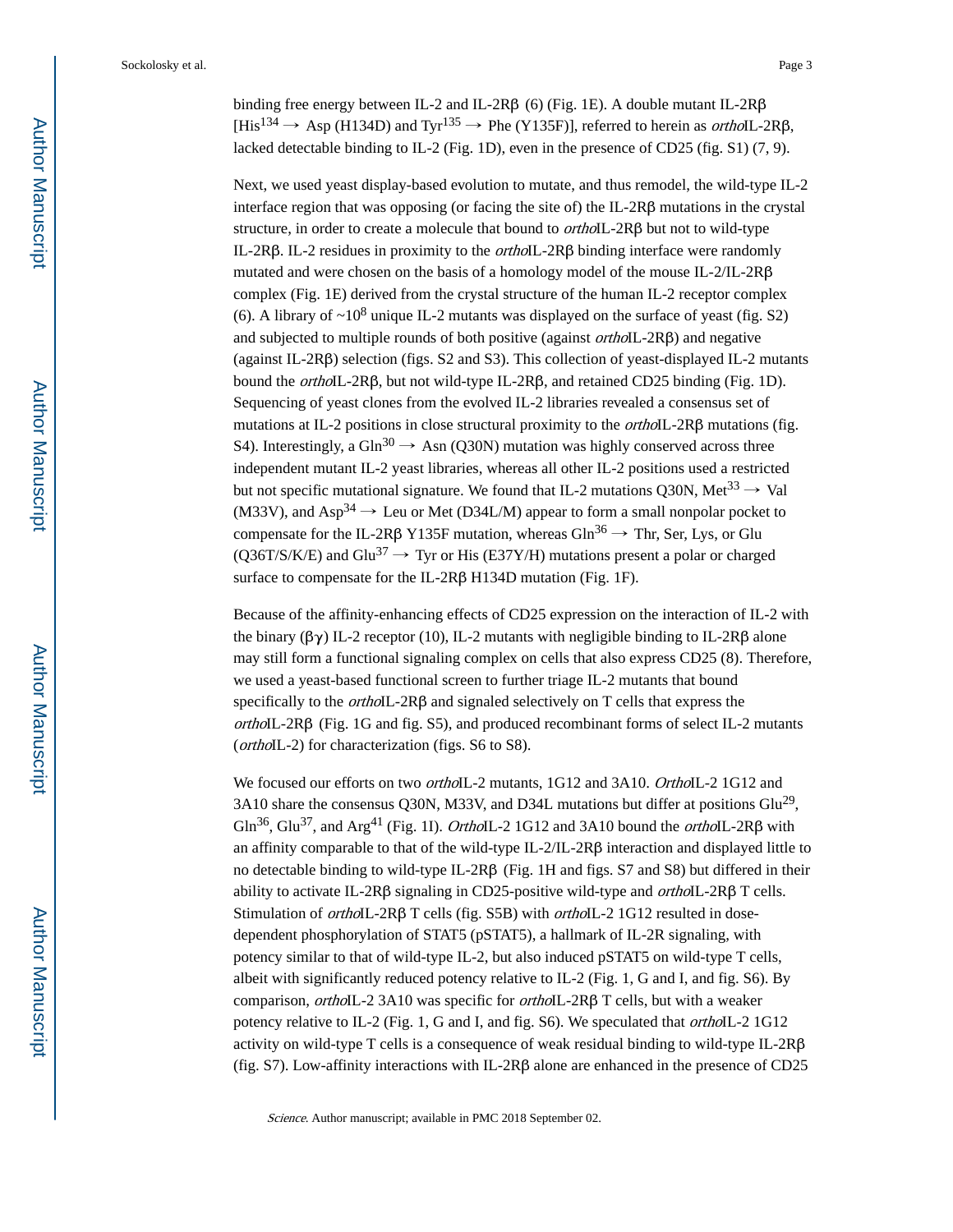(8). Indeed, orthoIL-2 1G12 exhibited binding to wild-type IL-2Rβ when first captured by CD25, with limited binding in the absence of CD25 (figs. S1 and S8). OrthoIL-2 3A10 did not bind appreciably to IL-2Rβ even in the presence of CD25, in agreement with its negligible biological activity on CD25-positive T cells. Interaction of *orthoIL-2* 1G12 and 3A10 with orthoIL-2Rβ was significantly enhanced in the presence of CD25, with apparent binding affinities of the ternary CD25/orthoIL-2Rβ/orthoIL-2 complex that correlate with their respective potency on *ortho*IL-2Rβ T cells (fig. S1).

In clinical ACT regimens, patient-derived T cells for ACT are expanded in IL-2 before reinfusion in order to obtain sufficient numbers of therapeutic cells with the desired genotype/ phenotype (2). We explored the in vitro activity of orthoIL-2 on activated primary mouse CD8<sup>+</sup> T cells engineered to express the *ortho*IL-2Rβ and a yellow fluorescent protein (YFP) to distinguish modified (YFP+) and unmodified (YFP−) cells (Fig. 2A). The transcription factor STAT5 is phosphorylated upon IL-2 engagement with the IL-2R and translocates to the nucleus, where it promotes the proliferation and cell cycle progression of T cells (11). Wild-type IL-2 induced the phosphorylation of STAT5 (pSTAT5) in both wild-type and orthoIL-2R $\beta$  CD $8^+$  T cells with similar potency and signaling amplitude, indicating functional signal transduction through the wild-type receptor but not *ortho*IL-2R $\beta$  (Fig. 2B). By comparison, orthoIL-2 1G12 potently activated STAT5 on orthoIL-2Rβ–transduced T cells, with a potency increase by a factor of  $\sim$ 5 relative to wild-type T cells. OrthoIL-2 3A10 induced somewhat weaker, albeit selective pSTAT5 on orthoIL-2Rβ–expressing but not wild-type T cells (Fig. 2, B, D, and E). These results were consistent with the biased binding of the orthoIL-2s to the orthoIL-2Rβ, which translated into the selective or specific expansion of orthoIL-2Rβ T cells cultured ex vivo in orthoIL-2 1G12 or 3A10, respectively (Fig. 2, C and D). The *orthoIL-2Rβ*–transduced T cells cultured in saturating concentrations of orthoIL-2 3A10 became enriched to near homogeneity after 3 to 5 days (Fig. 2F).

IL-2 is indispensable for the development and function of regulatory T cells  $(T_{\text{regs}})$  (12), which are sensitive to IL-2 as a result of constitutive expression of CD25 and require IL-2Rβ–dependent activation of STAT5 signaling for survival and function (13). Both orthoIL-2 1G12 and 3A10 retained specificity for  $T_{regs}$  modified to express the *orthoIL-2Rβ*, with potency similar to that on CD8<sup>+</sup> T cells (Fig. 2G and fig. S9, A and B). In addition to cells that naturally respond to IL-2, activation of *ortho*IL-2R $\beta$  signaling pathways with orthoIL-2 could, in principle, be achieved in any cell type that also expresses the IL-2Rγ. Activated mouse B cells expressed the IL-2R $\gamma$  but lacked appreciable levels of IL-2R $\beta$  (14, 15) and were relatively insensitive to IL-2–dependent STAT5 activation (Fig. 2H and fig. S9, E and F). Transduction of the *ortho*IL-R $\beta$  into activated B cells rendered them responsive to orthoIL-2 (Fig. 2H and fig. S9, E and F), but with reduced potency and increased specificity relative to T cells. Specificity was due to the lack of appreciable wild-type IL-2Rβ on B cells (fig. S9E).

In a host with an intact immune system, adoptively transferred T cells must compete with host cells for survival signals such as IL-2 (16). However, unlike wild-type IL-2, there should be minimal competition from endogenous cells for orthoIL-2 consumption. Thus, we determined the in vivo activity of *orthoIL-2* and *orthoIL-2Rβ* T cells in mice with intact immune systems. A mixture of wild-type and *ortho*IL-2R $\beta$  CD8<sup>+</sup> T cells was adoptively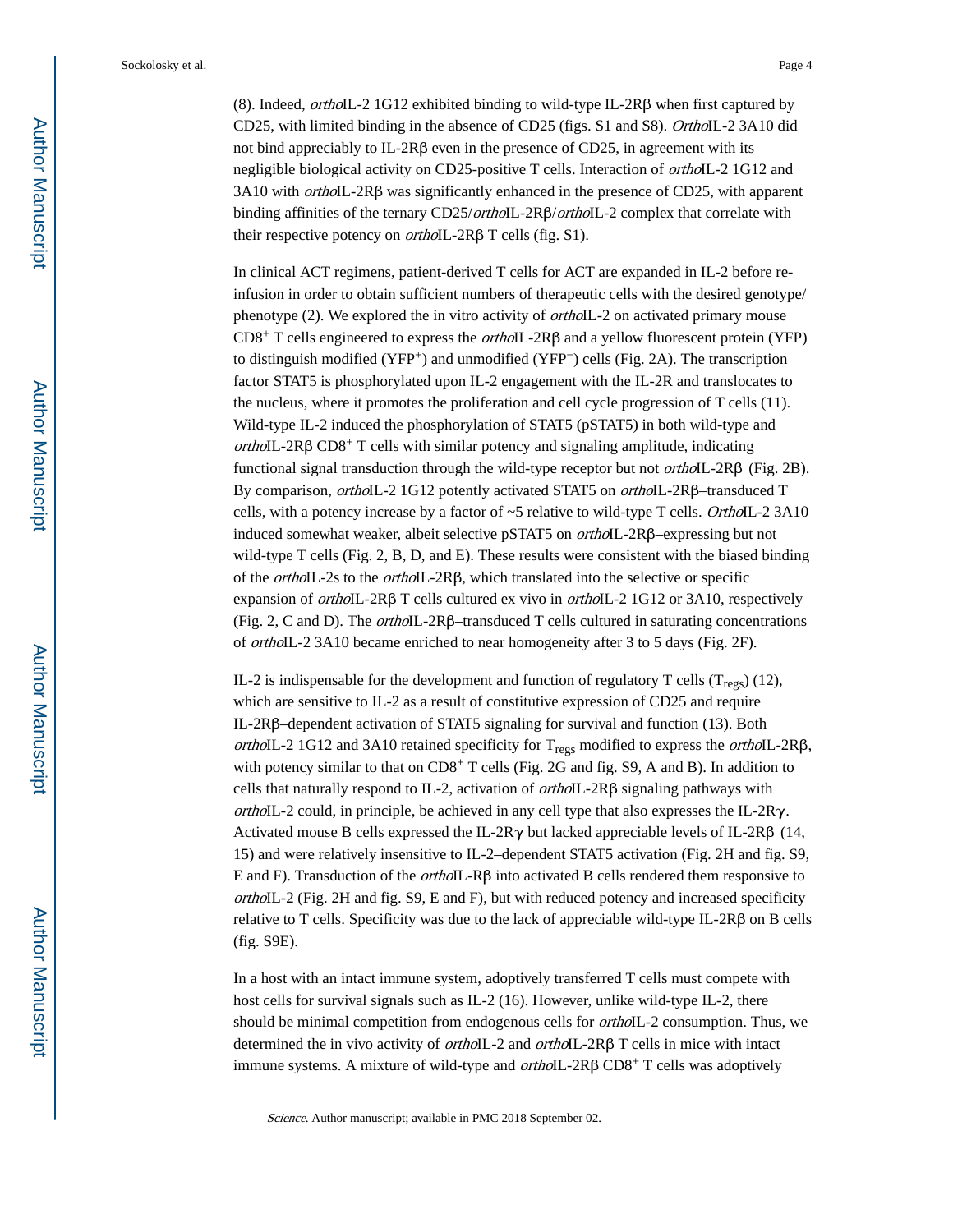transferred into wild-type mice, and the impact of IL-2 and orthoIL-2 administration on transplanted T cells and the host immune system was quantified (Fig. 3A). OrthoIL-2 1G12 significantly expanded  $CD8^+$  T cells transduced with the *ortho*IL-2R $\beta$  at doses equivalent to or lower than wild-type IL-2, which acted through the endogenous IL-2Rβ expressed in both wild-type and orthoIL-2Rβ T cells (Fig. 3B and fig. S10). The selectivity of orthoIL-2 1G12 for orthoIL-2Rβ T cells was dose-dependent, with increased activity on wild-type cells at increased dose amounts and/or frequency of treatment (Fig. 3, B and C, and figs. S10 to S12). These results were consistent with the in vitro selectivity of *orthoIL-2* 1G12, although it remained possible that *ortho*IL-2 1G12 signaling through the *orthoIL*-2R $\beta$  could trigger endogenous IL-2 production by the orthoIL-2Rβ T cells, leading to indirect signaling through the wild-type IL-2R in cis or trans.

At high doses and twice-daily administration, orthoIL-2 3A10 resulted in the substantial expansion of orthoIL-2Rβ T cells with high specificity and no wild-type T cell expansion (Fig. 3, B and C, and figs. S11 and S12). This finding suggests that the effects of high-dose orthoIL-2 1G12 treatment were due not to induction of endogenous IL-2 by *orthoIL-2R* $\beta$  $CD8<sup>+</sup>$  T cells, but rather to low-level cross-reactivity with the wild-type IL-2R $\beta$  by this molecule. The *orthoIL-2* variants also promoted the in vivo expansion of *orthoIL-2R* $\beta$  CD4<sup>+</sup> effector T cell (T<sub>eff</sub>) (Fig. 3I and fig. S12) and *ortho*IL-2R $\beta$  CD4<sup>+</sup> T<sub>reg</sub> (fig. S9, C and D) cell subsets with specificity similar to that in CD8+ T cells.

The two different *orthoIL-2* variants exhibited specificities in vivo that mirrored their relative specificities in vitro. Despite its ability to activate wild-type IL-2Rβ signaling, albeit with about one order of magnitude less potency than *ortho*IL-2Rβ signaling, *orthoIL*-2 1G12 administration was relatively specific for orthoIL-2Rβ T cells in vivo (Fig. 3, B to H, and figs. S10 to S12). In mice treated twice daily with *orthoIL-2* 1G12 only,  $CD4^+$  T<sub>regs</sub> were elevated to a substantially lower degree than observed in IL-2–treated mice (Fig. 3F). However, the orthoIL-2 3A10 variant, consistent with the lack of wild-type IL-2Rβ signaling, had no detectable activity on host cell subset numbers (fig. S11) or expression of CD25, PD-1, and TIM-3, which are up-regulated by early or late IL-2R signaling (fig. S13).

To improve in vivo half-life and enable more convenient dosing, we fused IL-2 and orthoIL-2 to mouse serum albumin (17) (MSA), which has been shown to extend the halflife of mouse IL-2 from 5 hours to 50 hours (18). Fusion to MSA had little to no impact on IL-2– or orthoIL-2–dependent T cell proliferation in vitro (fig. S14); however, the in vivo activity was greatly enhanced. Fusion of orthoIL-2 1G12 to MSA substantially increased its activity on cells that express the wild-type IL-2R relative to native orthoIL-2 1G12, leading to increased off-target effects and toxicity (fig. S15). However, the MSA–*orthoIL-2* 3A10 fusion protein retained exquisite specificity for *ortho*IL-2Rβ T cells (fig. S16).

One of the major limitations of IL-2 in the clinic is that IL-2 toxicity limits the use of highdose IL-2 therapy for metastatic cancer and as an adjuvant to adoptive T cell therapy (12). IL-2 administered as a MSA fusion resulted in a number of dose-dependent and doseaccumulating toxicities that led to weight loss, restricted mobility, hypothermia, ruffled fur, hunched posture, splenomegaly, lymphomegaly, and death (Fig. 3, J to L, and figs. S15 to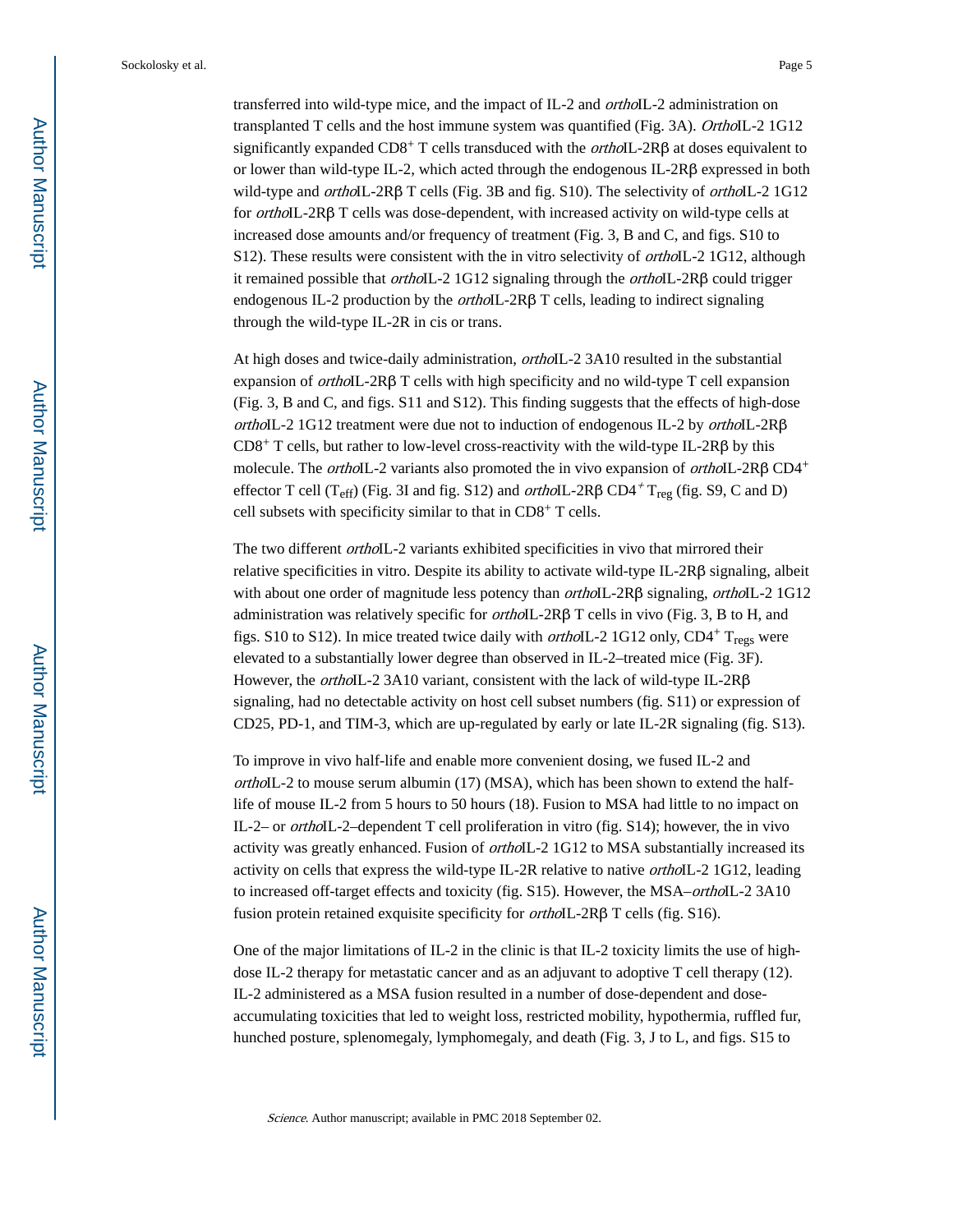S18). In contrast, MSA–*ortho*IL-2 3A10 was nontoxic at all doses evaluated. MSA– orthoIL-2 3A10 activity was negligible on all IL-2–responsive host cell subsets evaluated.

In addition to its role as a proliferative cytokine, IL-2 is a potent effector cytokine capable of activating cytotoxic T cell functions and T cell inflammatory pathways (19). We determined the capacity of adoptively transferred *ortho*IL-2Rβ CD8<sup>+</sup> T cells to produce interferon-γ (IFN-γ) and cell surface levels of the immune inhibitory receptors PD-1 and TIM-3 after expansion in vivo with *orthoIL-2*. TIM-3 expression correlates with a highly dysfunctional CD8+ T cell state, whereas PD-1 expression is associated with both T cell activation and exhaustion (20). *OrthoIL*-2R $\beta$  T cells expanded in *orthoIL*-2 produced significantly more IFN-γ than IL-2–expanded cells (Fig. 4A). PD-1 levels were similar on orthoIL-2Rβ T cells from both IL-2– and *orthoIL-2*–treated mice (Fig. 4B). Interestingly, TIM-3 levels were significantly lower on orthoIL-2Rβ T cells from mice treated with orthoIL-2 relative to those treated with IL-2 (Fig. 4B).

The differential activity of orthoIL-2 on both T cell expansion and function may be due to increased bioavailability of orthoIL-2 for orthoIL-2Rβ T cells as the result of a reduced antigen sink or alternative host factors influenced by IL-2 but not *ortho*IL-2, which in turn may influence the function of transplanted T cells. For instance, IL-2 but not orthoIL-2 treatment increased host  $CD4^+$  and  $CD8^+$  T cell IFN- $\gamma$  production upon ex vivo restimulation (Fig. 3, M to O) and increased the serum concentration of numerous inflammatory cytokines, including IFN- $\gamma$ , IL-4, IL-5, IL-6, and IL-13 (Fig. 3, P and Q, and fig. S17). The ability to decouple direct IL-2 activity on transplanted T cells from indirect host bystander effects using orthoIL-2/IL-2R pairs may have important therapeutic implications.

To investigate prospective clinical applications of orthogonal IL-2/IL-2R pairs, we determined the efficacy of tumor-specific orthoIL-2Rβ T cells in the B16-F10 mouse model of melanoma. Transgenic pmel-1 T cell receptor (TCR) cells (pmel-1 T cells) express a high-affinity TCR that recognizes the B16-F10 specific ortholog of human gp100 (19), a self antigen overexpressed in human melanoma (Fig. 4, C and D). Adoptive transfer of pmel-1 T cells in combination with lymphocyte depletion and IL-2 administration can model ACT approaches to treat human cancer. Adoptive transfer of pmel-1 T cells accompanied by five daily injections of IL-2 significantly delayed tumor growth in mice and increased survival relative to mice treated only with T cells and saline (Fig. 4, E to G). Transfer of *orthoIL-2R* $\beta$ pmel-1 T cells followed by treatment with native orthoIL-2 1G12 at a dose that had minimal activity on wild-type IL-2R cells (fig. S10) produced a significant tumor growth delay and survival advantage that mirrored the IL-2 treatment group (Fig. 4, E and F). Similar antitumor responses were observed in mice treated with orthoIL-2Rβ pmel-1 T cells and MSA–*ortho*IL-2 3A10 (Fig. 4, G and H). There was no therapeutic benefit of *orthoIL-2* in mice that received wild-type pmel-1 T cells, indicating that *ortho*IL-2 activity is dependent on expression of the orthoIL-2Rβ in pmel-1 T cells.

Our results constitute an approach to redirect the specificity of IL-2 toward engineered T cells using orthogonal IL-2 cytokine-receptor pairs, which enables the selective expansion of desired T cell subsets in settings of adoptive cell therapy, but with limited off-target activity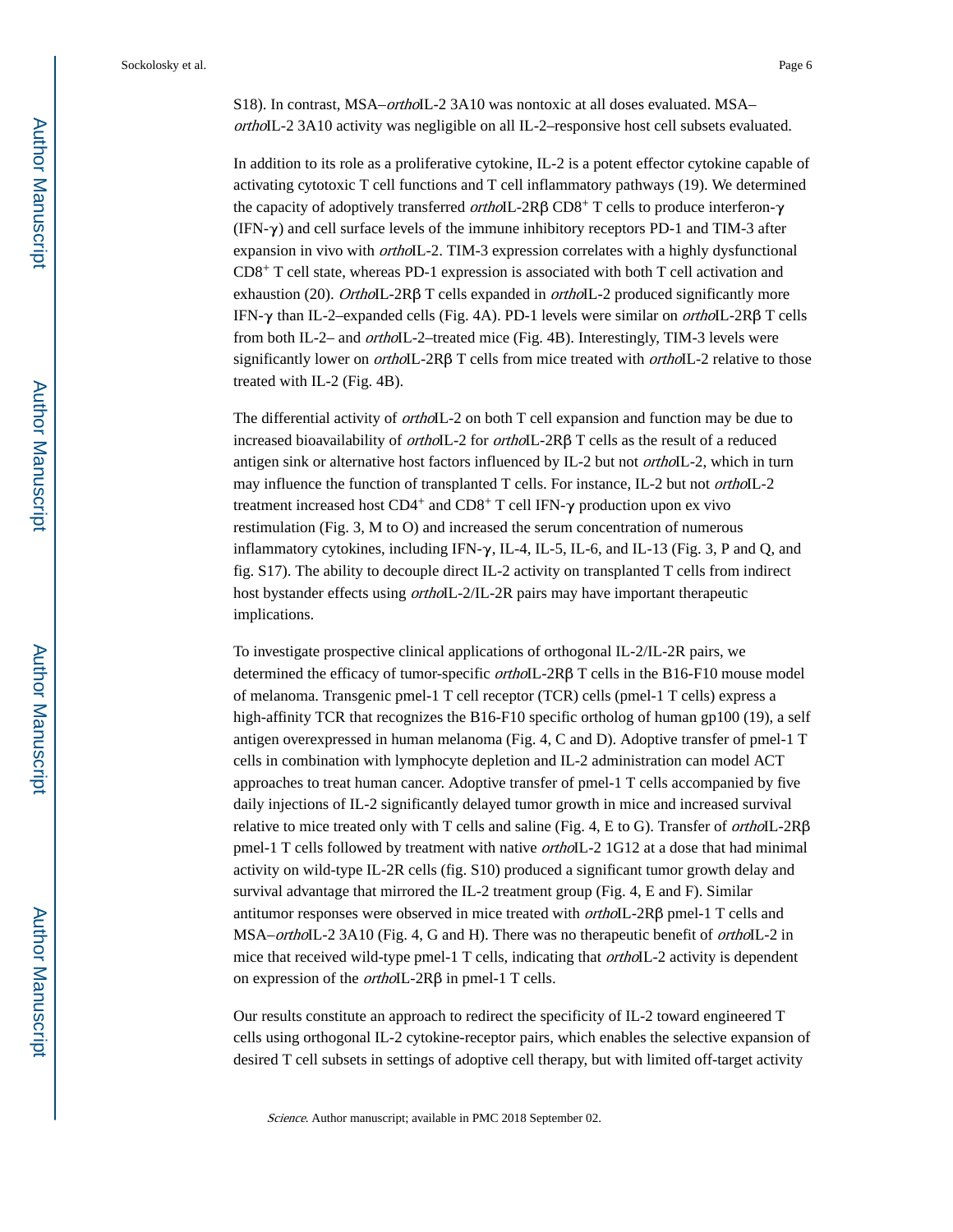and negligible toxicity. Engineering orthogonal molecular recognition at a protein–small molecule or protein-protein interface has resulted in synthetic enzymes, kinases, transcription factors, and receptors with controllable biological functions, but here we apply this concept to protein interactions with cell surface receptors to control signaling specificity and downstream cellular functions (21–28). Orthogonal IL-2/IL-2R pairs may be useful not only as a research tool but in the clinic to specifically enrich transduced T cells that express a target gene of interest, such as a CAR or engineered TCR, when coupled with expression of the orthoIL-2Rβ. Our approach, and variations of this orthogonalization strategy, may be applicable to other cytokines, growth factors, hormones, and ligand-receptor interactions to decipher and manipulate otherwise complex biological systems.

## **Supplementary Material**

Refer to Web version on PubMed Central for supplementary material.

#### **Acknowledgments**

We thank M. McCracken for expertise in T cell immunotherapy; N. Saligrama, A. Cravens, M. Hollander, F. Zhao, Y. Rosenberg-Hasson, and the Stanford Human Immune Monitoring Core (HIMC) for technical assistance; and R. Fernandes for helpful discussion. The data presented in this paper are tabulated in the main text and supplementary materials. Supported by NIH grants R37 AI051321 and HHMI (K.C.G.); a 2016 Stanford Cancer Institute translational research grant (J.T.S., A.R., and K.C.G.); NIH grant R35 CA197633, the Ressler Family Fund, and the Parker Institute for Cancer Immunotherapy (G.P. and A.R.); the Sean N. Parker Autoimmunity Research Laboratory (J.A.B.); and fellowship support from Stanford Molecular and Cellular Immunobiology NIH training grant 5T32 AI072905 and a PhRMA Foundation Translational Medicine and Therapeutics postdoctoral award (J.T.S.). J.A.B. and A.R. are members of the Parker Institute for Cancer Immunotherapy. K.C.G., J.T.S., I.C.K., and D.B. are inventors on patent applications 62/217,364 and 62/375,089 submitted by Stanford University that cover the use of orthogonal cytokine-receptor pairs for use in cellular immunotherapy.

#### **REFERENCES AND NOTES**

- 1. Kalos M, June CH. Immunity. 2013; 39:49–60. [PubMed: 23890063]
- 2. Rosenberg SA, Restifo NP. Science. 2015; 348:62–68. [PubMed: 25838374]
- 3. Yee C, et al. Proc Natl Acad Sci USA. 2002; 99:16168–16173. [PubMed: 12427970]
- 4. Andersen R, et al. Clin Cancer Res. 2016; 22:3734–3745. [PubMed: 27006492]
- 5. Rosenberg SA. J Immunol. 2014; 192:5451–5458. [PubMed: 24907378]
- 6. Wang X, Rickert M, Garcia KC. Science. 2005; 310:1159–1163. [PubMed: 16293754]
- 7. Levin AM, et al. Nature. 2012; 484:529–533. [PubMed: 22446627]
- 8. Shanafelt AB, et al. Nat Biotechnol. 2000; 18:1197–1202. [PubMed: 11062441]
- 9. Rickert M, Boulanger MJ, Goriatcheva N, Garcia KC. J Mol Biol. 2004; 339:1115–1128. [PubMed: 15178252]
- 10. Roessler E, et al. Proc Natl Acad Sci USA. 1994; 91:3344–3347. [PubMed: 8159750]
- 11. Moriggl R, et al. Immunity. 1999; 10:249–259. [PubMed: 10072077]
- 12. Malek TR. Annu Rev Immunol. 2008; 26:453–479. [PubMed: 18062768]
- 13. Klatzmann D, Abbas AK. Nat Rev Immunol. 2015; 15:283–294. [PubMed: 25882245]
- 14. Amu S, Gjertsson I, Tarkowski A, Brisslert M. Scand J Immunol. 2006; 64:482–492. [PubMed: 17032240]
- 15. Boyman O, Sprent J. Nat Rev Immunol. 2012; 12:180–190. [PubMed: 22343569]
- 16. Gattinoni L, et al. J Exp Med. 2005; 202:907–912. [PubMed: 16203864]
- 17. Sockolosky JT, Szoka FC. Adv Drug Deliv Rev. 2015; 91:109–124. [PubMed: 25703189]
- 18. Zhu EFF, et al. Cancer Cell. 2015; 27:489–501. [PubMed: 25873172]
- 19. Overwijk WW, et al. J Exp Med. 2003; 198:569–580. [PubMed: 12925674]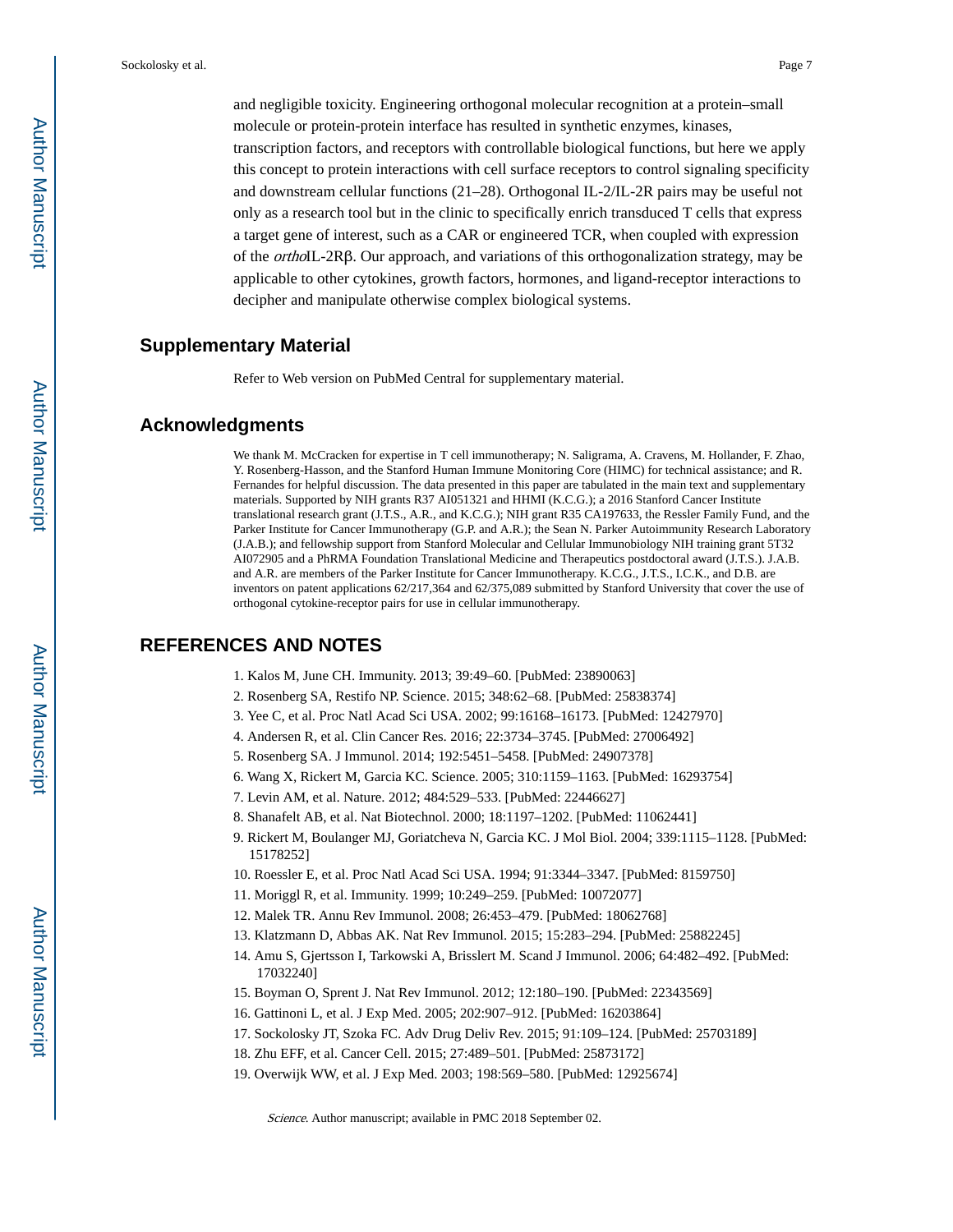- 20. Sakuishi K, et al. J Exp Med. 2010; 207:2187–2194. [PubMed: 20819927]
- 21. Baud MGJ, et al. Science. 2014; 346:638–641. [PubMed: 25323695]
- 22. Atwell S, Ultsch M, De Vos AM, Wells JA. Science. 1997; 278:1125–1128. [PubMed: 9353194]
- 23. Spencer DM, Wandless TJ, Schreiber SL, Crabtree GR. Science. 1993; 262:1019–1024. [PubMed: 7694365]
- 24. Mandell DJ, Kortemme T. Nat Chem Biol. 2009; 5:797–807. [PubMed: 19841629]
- 25. Kapp GT, et al. Proc Natl Acad Sci USA. 2012; 109:5277–5282. [PubMed: 22403064]
- 26. Park JS, et al. Proc Natl Acad Sci USA. 2014; 111:5896–5901. [PubMed: 24711398]
- 27. Lewis SM, et al. Nat Biotechnol. 2014; 32:191–198. [PubMed: 24463572]
- 28. Wu CY, Roybal KT, Puchner EM, Onuffer J, Lim WA. Science. 2015; 350:aab4077. [PubMed: 26405231]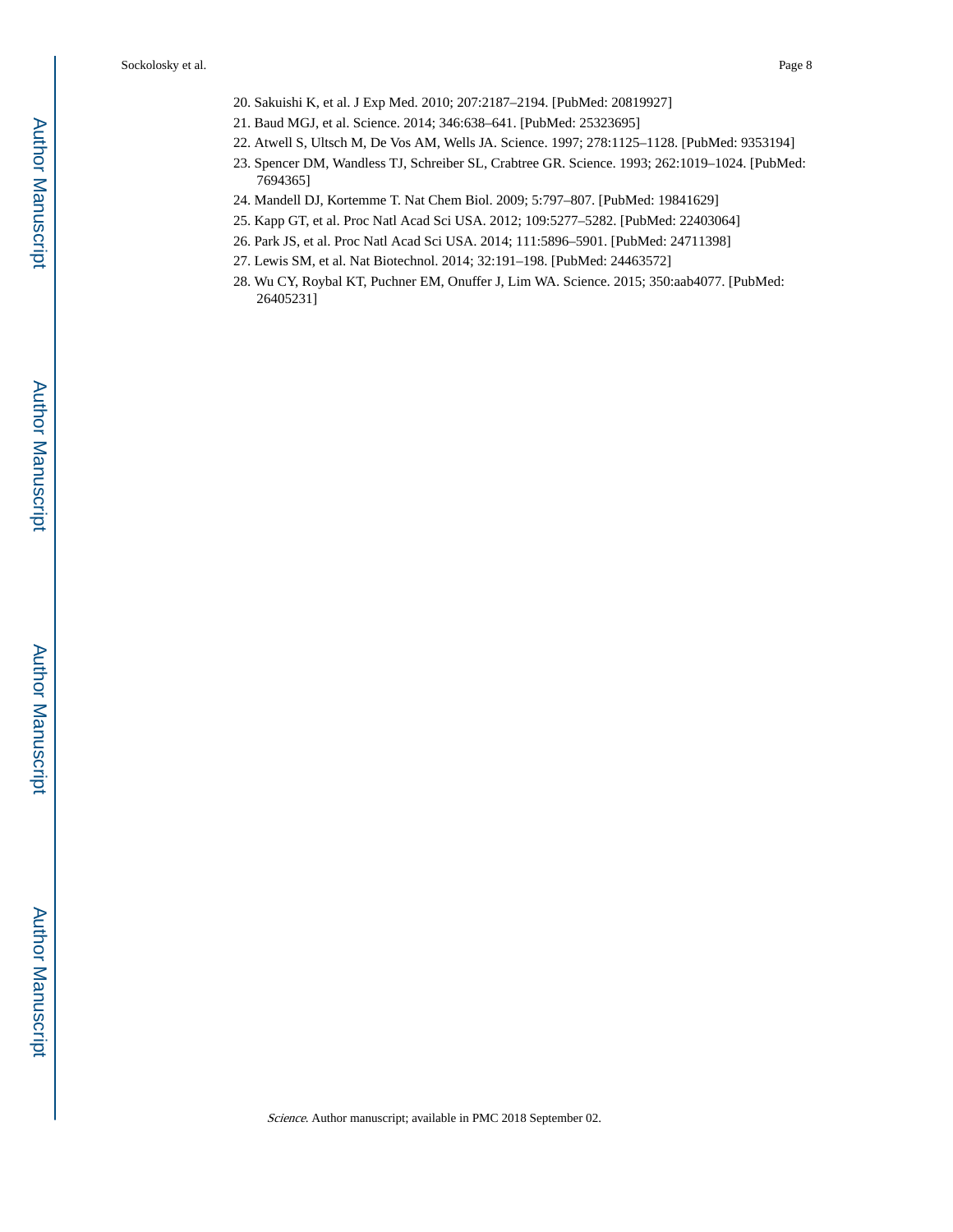

**Fig. 1. Engineering and characterization of orthogonal IL-2 and IL-2R pairs**

(**A**) Schematic overview of orthogonal IL-2/IL-2R pairs, consisting of a mutant IL-2 cytokine and mutant IL-2R that interact specifically with each other but do not cross-react with their wild-type counterparts. (**B**) Strategy used to engineer orthogonal IL-2/IL-2Rβ pairs. (**C**) Wild-type and mutant IL-2Rβ tetramer binding to wild-type IL-2 displayed on yeast by fluorescence-activated cell sorting. MFI, mean fluorescence intensity. Data are representative of two independent experiments. (**D**) Histograms of wild-type IL-2Rβ (blue), orthoIL-2Rβ (red), or CD25 (purple) binding to yeast-displayed wild-type IL-2, the naïve mutant IL-2 yeast library, or mutant IL-2 yeast clones after in vitro evolution. In vitro evolution of three independent mutant IL-2 yeast libraries (fig. S4) yielded similar results. (**E**) Homology model of the mouse IL-2/IL-2Rβ structure and the site I interface of IL-2 (gray) and contacts with IL-2Rβ His<sup>134</sup> and Tyr<sup>135</sup> (teal). Dashed lines indicate potential polar contacts. (**F**) Model of the orthoIL-2/orthoIL-2Rβ interactions. (**G**) Off-yeast pSTAT5 functional screen of IL-2 mutant activity on wild-type and orthoIL-2Rβ CTLL-2 T cells. (**H**)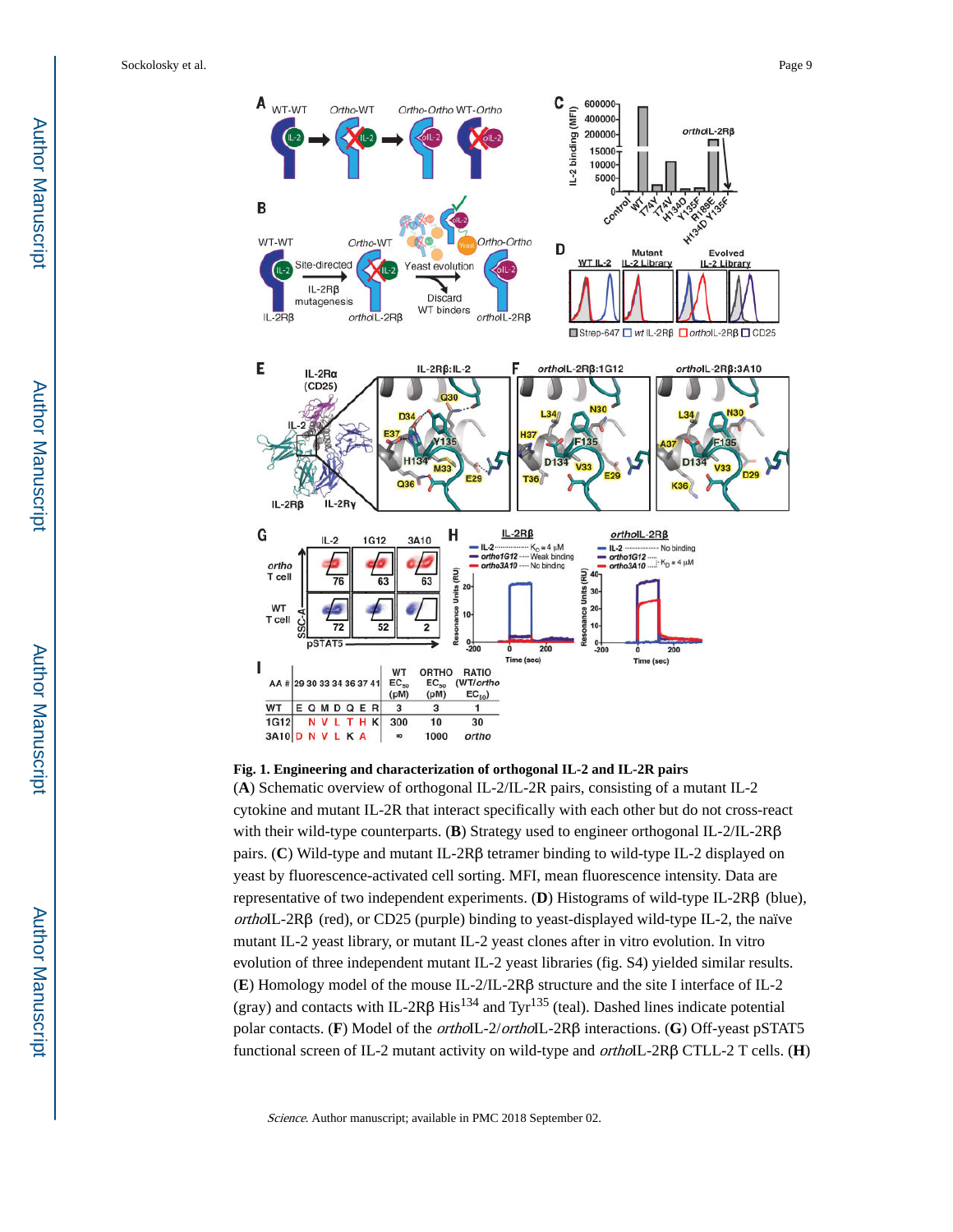Representative surface plasmon resonance (SPR) sensograms of wild-type and orthoIL-2 binding to wild-type IL-2Rβ or orthoIL-2Rβ. Data are representative of two independent experiments. K<sub>D</sub>, dissociation constant. (I) Sequences of wild-type (WT) IL-2, orthoIL-2 1G12, and orthoIL-2 3A10 and corresponding in vitro bioactivity (pSTAT5  $EC_{50}$ ) on wildtype and orthoIL-2Rβ CTLL-2 Tcells. Amino acid codes: A, Ala; D, Asp; E, Glu; F, Phe; H, His; K, Lys; L, Leu; M, Met; N, Asn; Q, Gln; T, Thr; V, Val; Y, Tyr.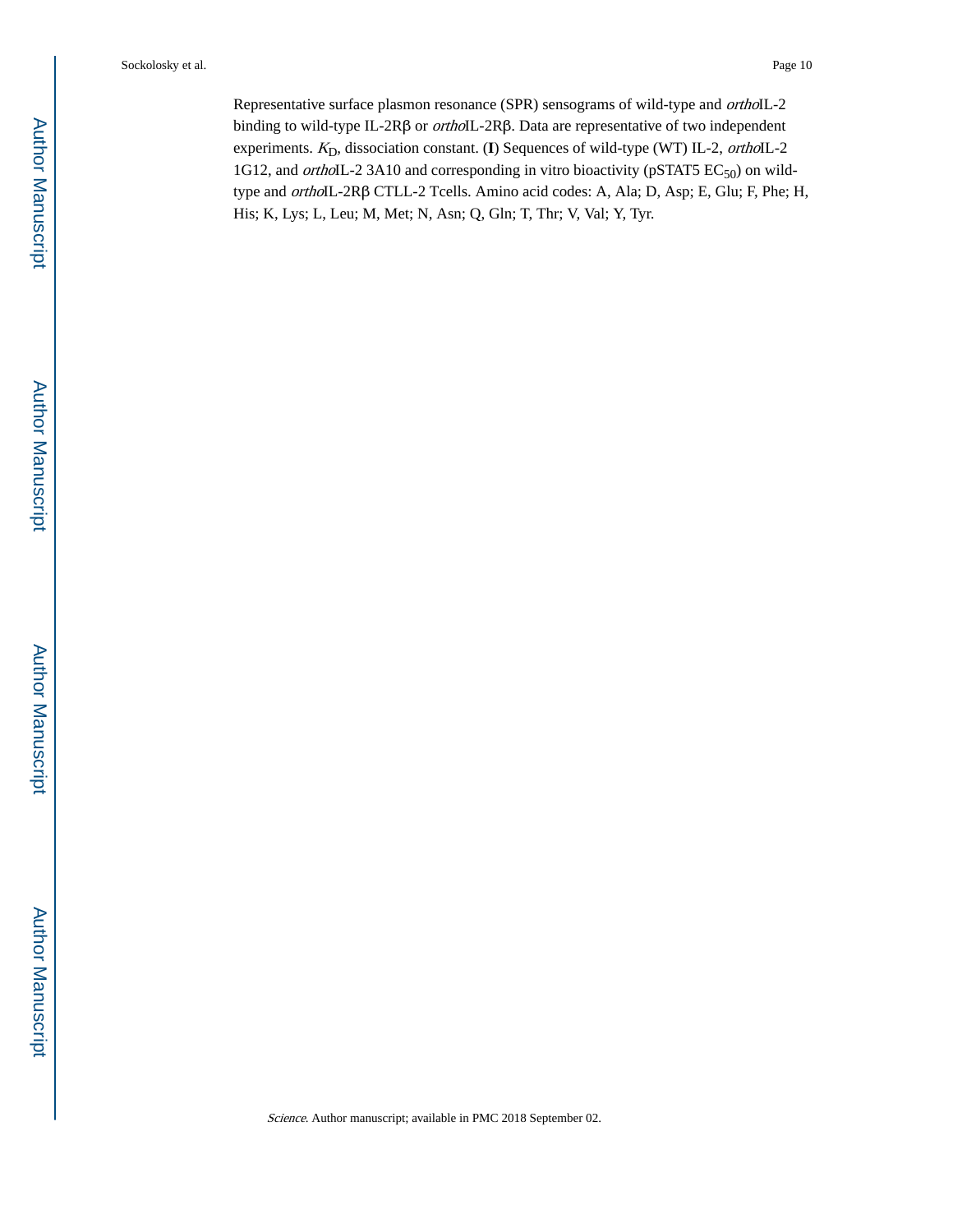

**Fig. 2.** *Ortho***IL-2 signals through the** *ortho***IL-2R expressed in primary mouse lymphocyte subsets, resulting in specific expansion of CD4 and CD8 T cells in vitro**

(**A**) Flow cytometry data of mouse T cells transduced with the orthoIL-2Rβ and a YFP reporter (top panels) and associated cell surface levels of CD25, IL-2Rβ, and IL-2Rγ. (**B** to **F**) Dose-response curves of (B) STAT5 phosphorylation after 20 min of stimulation and (C) proliferation of wild-type (open circles) and orthoIL-2Rβ (solid circles) CD8+ Tcells cultured for 4 days in IL-2 or orthoIL-2; (D) table of respective pSTAT5 and proliferation EC50 from data in (B) and (C). Representative histograms of (E) STAT5 phosphorylation and (F) scatterplots of CD8<sup>+</sup> wild-type (YFP<sup>-</sup>) and *ortho*IL-2R $\beta$  (YFP<sup>+</sup>) T cells expanded in IL-2. Data are means  $\pm$  SD ( $n=3$  biological replicates). Dashed lines represent curves fit to a log (agonist) versus response (three parameters) model in Prism. (**G**) Dose-response curves of STAT5 phosphorylation (left) and proliferation (right) of wild-type and orthoIL-2Rβ CD4<sup>+</sup> T<sub>regs</sub> cultured in IL-2 or *orthoIL-2*. Data are means  $\pm$  SD (*n* = 3 biological replicates). (**H**) Representative histograms of primary mouse B cells transduced with the orthoIL-2Rβ and stimulated with the indicated cytokines for quantification of intracellular pSTAT5 as in fig. S9.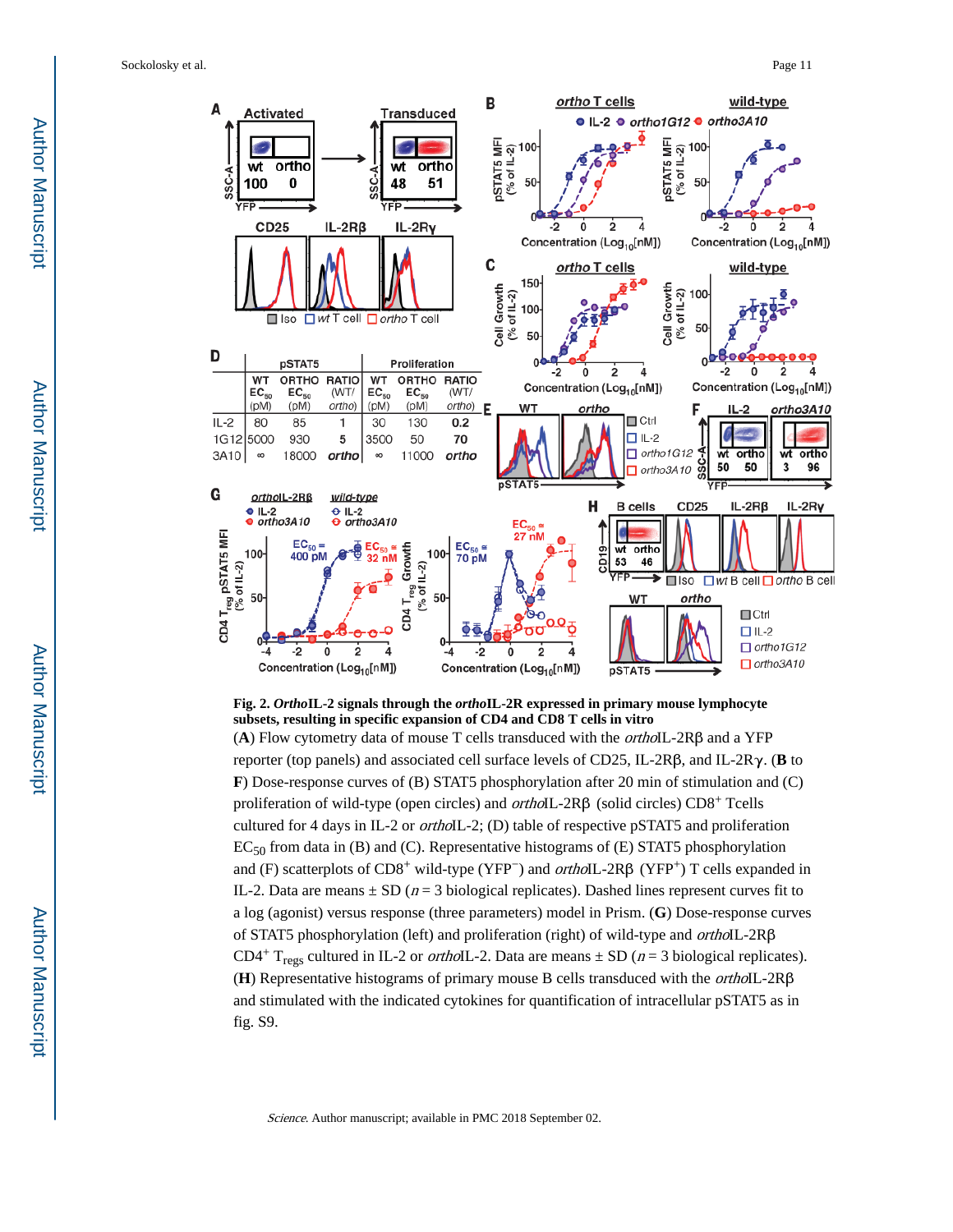

#### **Fig. 3.** *Ortho***IL-2 promotes the specific expansion of** *ortho***IL-2R**β**–modified T cells in mice with negligible toxicity**

(**A**) Schematic of the adoptive CD8+ T cell transplant mouse model. (**B**) Quantification of donor wild-type and *ortho* CD8<sup>+</sup> T cells in the spleen of recipient mice treated twice daily with phosphate-buffered saline (PBS), IL-2 (250,000 IU/dose), orthoIL-2 1G12 (250,000 IU/ dose), or orthoIL-2 3A10 (2,500,000 IU/dose). (**C**) Representative flow cytometry data quantified in (B) depicting donor (Thy1.1<sup>+</sup>) wild-type (YFP<sup>-</sup>) and *ortho*IL-2Rβ (YFP<sup>+</sup>) CD8+ T cells in the spleen of recipient mice. (**D**) Spleen weight of mice treated in (B) normalized to total body weight on day of killing. (**E** to **G**) Quantification of exogenous cytokine administration on host (E) CD8<sup>+</sup> memory phenotype T cell (MP, CD44<sup>+</sup>CD62L<sup>+</sup>), (F)  $CD4^+$  T<sub>reg</sub> (CD25<sup>+</sup>Foxp3<sup>+</sup>), and (G) natural killer (NK) cell (CD3-NK1.1<sup>+</sup>CD49b<sup>+</sup>) numbers in the spleen of mice treated in (A). (**H**) Representative flow cytometry data as quantified in (F) and (G). Data in (B) to (H) are means  $\pm$  SD ( $n = 5$  mice per group). \*P< 0.05, \*\*\*\*P < 0.0001 [analysis of variance (ANOVA)]; ns, not significant. (**I**) Quantification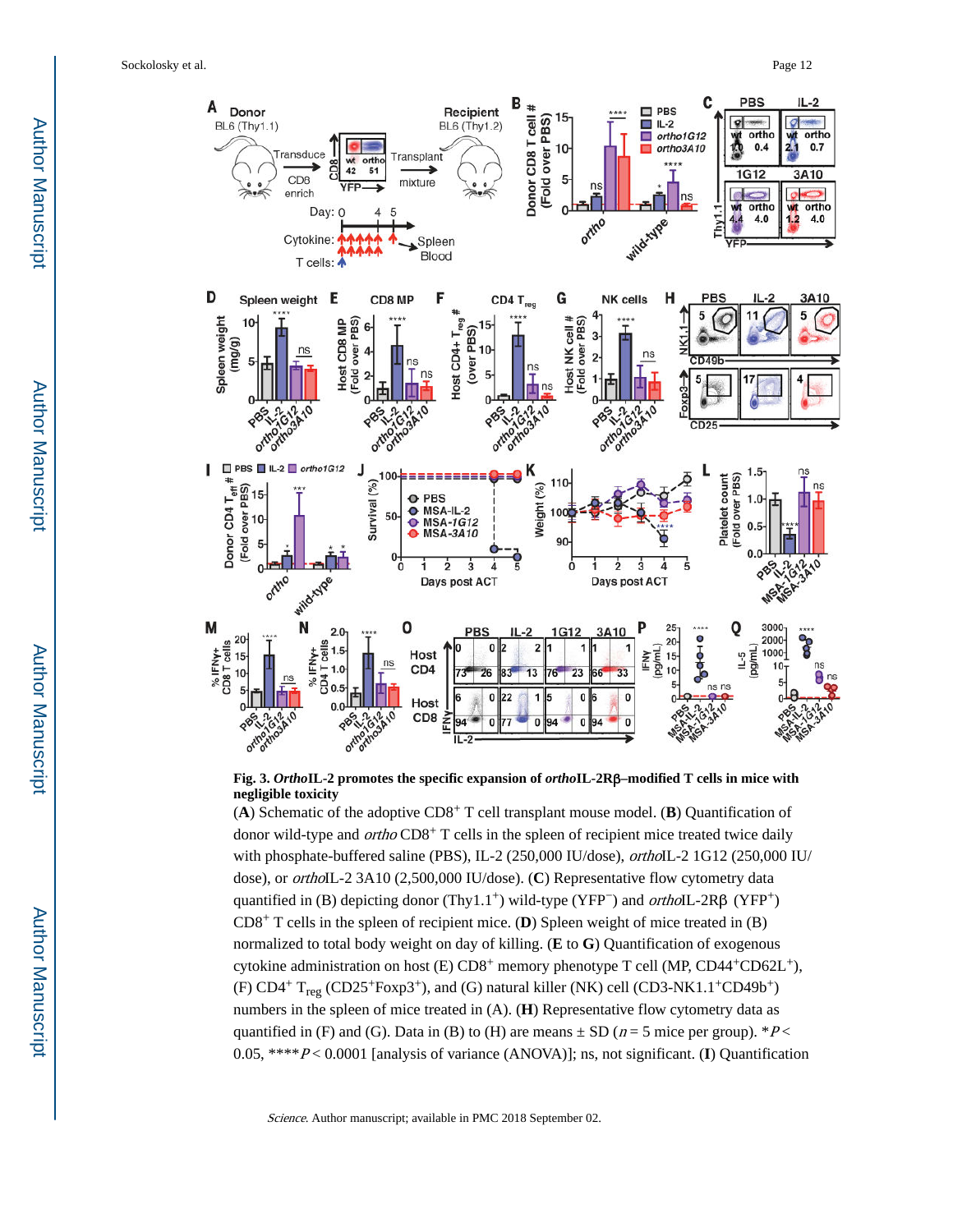of donor wild-type and *ortho*IL-2Rβ CD4<sup>+</sup> T<sub>eff</sub> in the spleen of recipient mice treated once daily with PBS, IL-2 (250,000 IU/dose), or *ortho*IL-2 1G12 (1,000,000 IU/dose). Data are means  $\pm$  SD and are representative of two independent experiments ( $n = 4$  mice per group). \*P < 0.05, \*\*\*P < 0.001 (ANOVA). (**J**) Survival of mice that received a mixture of wild-type and orthoIL-2Rβ CD8+ T cells followed by daily administration of IL-2 or orthoIL-2 fused to MSA. All mice received a total of 250,000 IU/day of the respective MSA fusion protein on an IL-2 basis for 5 days. (**K**) Mouse body weight over time normalized to the group average on day 0 as treated in (J). (**L**) Platelet counts in peripheral blood on day 4 as treated in (J). Data in (J) to (L) are means  $\pm$  SD ( $n = 5$  mice per group). \*\*\*\* $P < 0.0001$  (ANOVA). (**M** to **O**) Quantification of cytokine administration on host (M) CD8+ and (N) CD4+ T cell production of IFN-γ upon ex vivo restimulation with phorbol 12-myristate 13-acetate (PMA) and ionomycin. (O) Representative flow cytometry data as quantified in (M) and (N). (**P** and **Q**) Serum (P) IFN-γ and (Q) IL-5 concentrations on day 7 in mice treated daily with PBS or with MSA–IL-2, MSA-1G12, or MSA-3A10 (each 25,000 IU/dose) for 7 days. Data are means  $\pm$  SD ( $n = 5$  mice per group). \*\*\*\* $P < 0.0001$  (ANOVA).